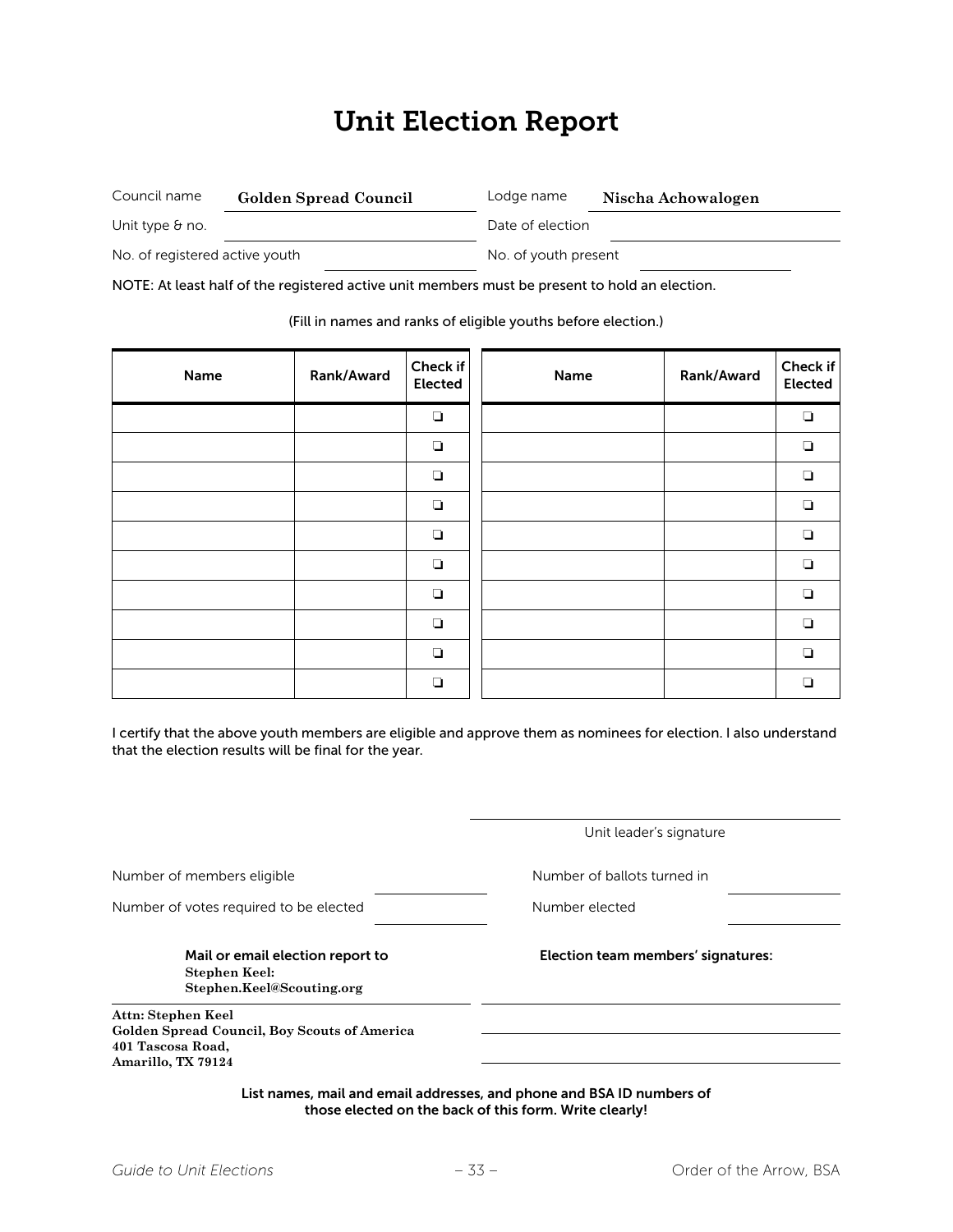# **List of youth elected [print neatly]:**

| <b>Required Information:</b> | <b>Required Information:</b> |
|------------------------------|------------------------------|
| <b>Full name:</b>            | <b>Full name:</b>            |
| <b>BSAID:</b>                | <b>BSAID:</b>                |
| <b>Date of Birth:</b>        | Date of Birth:               |
| mailing address:             | mailing address:             |
|                              |                              |
|                              |                              |
| email address:               | email address:               |
| phone number:                | phone number:                |
| <b>Required Information:</b> | <b>Required Information:</b> |
| <b>Full name:</b>            | <b>Full name:</b>            |
| <b>BSAID:</b>                | <b>BSAID:</b>                |
| <b>Date of Birth:</b>        | <b>Date of Birth:</b>        |
| mailing address:             | mailing address:             |
|                              |                              |
| email address:               | email address:               |
| phone number:                | phone number:                |
|                              |                              |
| <b>Required Information:</b> | <b>Required Information:</b> |
| <b>Full name:</b>            | Full name:                   |
| <b>BSAID:</b>                | <b>BSAID:</b>                |
| <b>Date of Birth:</b>        | Date of Birth:               |
| mailing address:             | mailing address:             |
|                              |                              |
| email address:               | email address:               |
| phone number:                | phone number:                |
| <b>Required Information:</b> | <b>Required Information:</b> |
| <b>Full name:</b>            | <b>Full name:</b>            |
| <b>BSAID:</b>                | <b>BSAID:</b>                |
|                              |                              |
| Date of Birth:               | Date of Birth:               |
| mailing address:             | mailing address:             |
|                              |                              |
| email address:               | email address:               |
| phone number:                | phone number:                |
| <b>Required Information:</b> | <b>Required Information:</b> |
| <b>Full name:</b>            | <b>Full name:</b>            |
| <b>BSAID:</b>                | <b>BSAID:</b>                |
| Date of Birth:               | Date of Birth:               |
| mailing address:             | mailing address:             |
|                              |                              |
| email address:               | email address:               |
| phone number:                | phone number:                |
|                              |                              |
| <b>Required Information:</b> | <b>Required Information:</b> |
| <b>Full name:</b>            | <b>Full name:</b>            |
| <b>BSAID:</b>                | <b>BSAID:</b>                |
| Date of Birth:               | Date of Birth:               |
| mailing address:             | mailing address:             |
|                              |                              |
| email address:               | email address:               |
| phone number:                | phone number:                |
| <b>Required Information:</b> | <b>Required Information:</b> |
| <b>Full name:</b>            | <b>Full name:</b>            |
| <b>BSAID:</b>                | <b>BSAID:</b>                |
| Date of Birth:               | Date of Birth:               |
| mailing address:             | mailing address:             |
|                              |                              |
| email address:               | email address:               |
|                              |                              |
| phone number:                | phone number:                |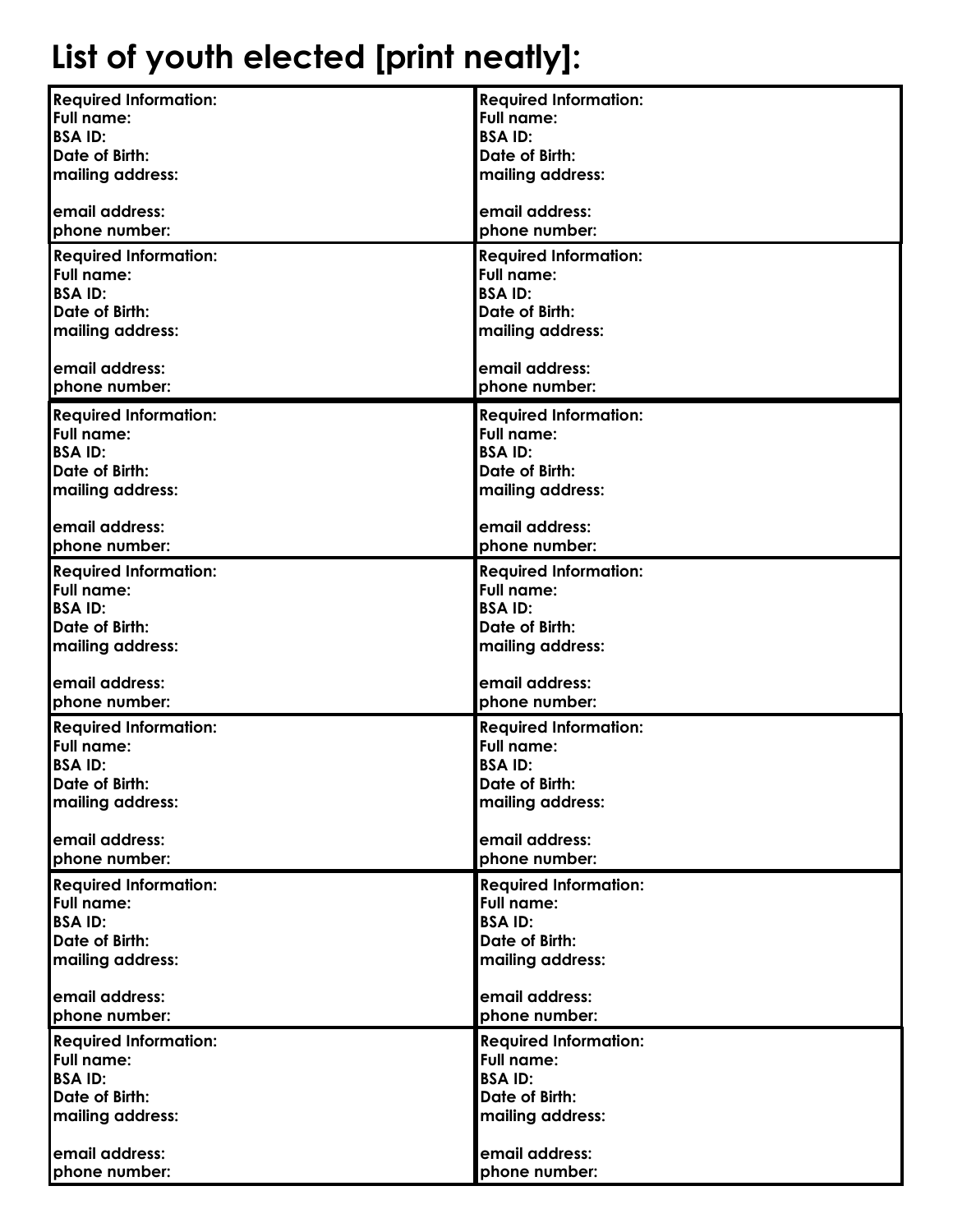#### Adult Candidate Nomination Form

Each year, upon holding a unit election for youth candidates that results in at least one youth candidate being elected, the unit committee may nominate registered unit adults (age 21 or over) to the lodge adult selection committee. The number of adults nominated can be no more than one-third of the number of youth candidates elected, rounded up where the number of youth candidates is not a multiple of three. In addition to the one-third limit, the unit committee may nominate the currently-serving unit leader (but not assistant leaders), as long as they have served as unit leader for at least the previous 12 months. Recommendations of the lodge adult selection committee, with the approval of the Scout executive, serving as Supreme Chief of the Fire, will be candidates for induction, provided all conditions are fulfilled. Consult the *Guide for Officers and Advisers* for procedures for district and council Scouters.

#### *Please print clearly and complete all of the information requested*

| District:                    | Unit Type & #:  | Position:   |       |
|------------------------------|-----------------|-------------|-------|
| First Name:                  | Middle Initial: | Last Name:  |       |
| Address:                     |                 |             | Apt.: |
| City:                        | State:          | Zip Code:   |       |
| <b>Birth Date:</b>           | Years as Adult: | Home Phone: |       |
| Email Address(es):           |                 |             |       |
| Training Completed:          |                 |             |       |
| <b>BSA Positions Held:</b>   |                 |             |       |
| Scout as Youth / Rank:       |                 |             |       |
| <b>Community Activities:</b> |                 |             |       |
| Employment / Trade:          |                 |             |       |
| Camping Requirement*:        |                 |             |       |

\* The camping requirement for youth candidates must be fulfilled by adults for them to be considered. To be eligible, the adult must have completed 15 nights of Scout camping during the two years immediately prior to nomination. The 15 nights must include one, but no more than one, long-term camp consisting of five consecutive nights of overnight camping, approved and under the auspices and standards of the BSA. Only five nights of the long-term camp may be credited toward the 15-night camping requirement; the balance must be overnight, weekend, or other short-term camps of, at most, three nights each. Ship nights may be counted as camping for Sea Scouts. Include above the dates and location of the long-term camping experience.

*Please also make a brief statement regarding the individual for each item on the back of this page.*

| eration in the Order of the Arrow.            | Nomination for Unit Scouters: The adult leader, who fulfills the above requirements, is nominated for membership consid-  |           |  |
|-----------------------------------------------|---------------------------------------------------------------------------------------------------------------------------|-----------|--|
| Unit Leader:                                  |                                                                                                                           | Date:     |  |
| Committee Chair:                              | <b>Print Name</b>                                                                                                         | Signature |  |
|                                               | <b>Print Name</b>                                                                                                         | Signature |  |
| ship consideration in the Order of the Arrow. | Nomination for District/Council Scouters: The adult leader, who fulfills the above requirements, is nominated for member- |           |  |
| Nominator:                                    |                                                                                                                           | Date:     |  |
|                                               | Print Name & Position                                                                                                     | Signature |  |
|                                               |                                                                                                                           |           |  |